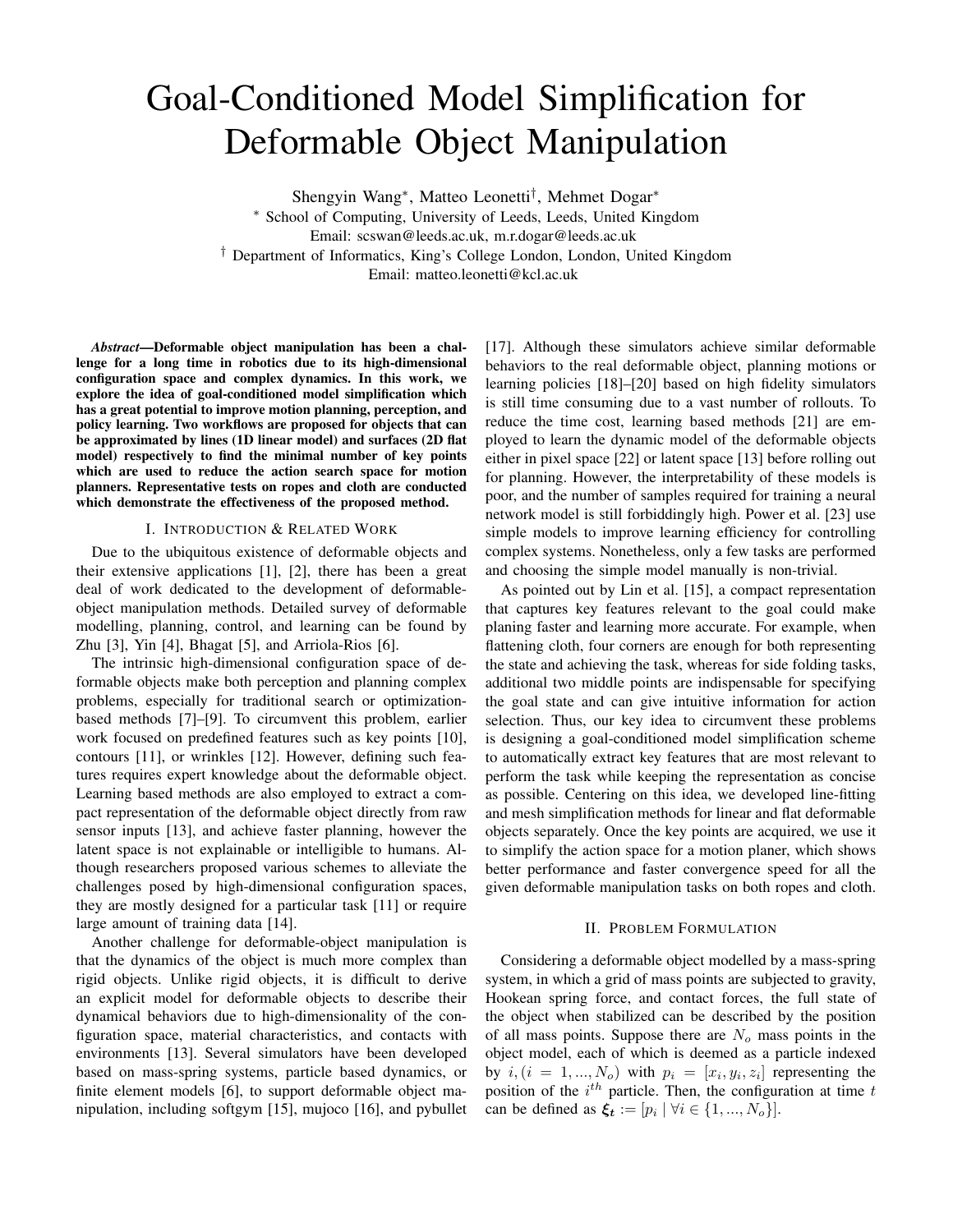To simplify the planning problem, we assume the robot pickers can pick any given particle in the object. The available actions at each time  $t$  move a particle with the picker by a certain distance along a target direction. To let the planner allow a picker not to pick any particle, None is added for grasping nothing, thus the action at time  $t$  can be given as:

$$
a_t^{(k)} = \begin{cases} \langle p_i, \delta x_t, \delta y_t, \delta z_t \rangle \\ None \\ de = \left[ a_t^{(1)}, a_t^{(2)} \right] \end{cases}
$$
 (1)

where the superscript  $k$  denotes the  $k^{th}$  picker, in this work we assume two pickers  $k \in \{1, 2\}$ . We constrain the movement of the picker complying to the quasi-static assumption:  $|\delta x_t| \ll 1$  $\Delta x$ ,  $|\delta y_t| \ll \Delta y$ ,  $|\delta z_t| \ll \Delta z$ ;  $\Delta x$ ,  $\Delta y$ , and  $\Delta z$  are motion limits along each axis in Cartesian space. Thus, the original action space has size  $(2 \times N_o \times R^3 + 2)$ .

The planning problem is to find a sequence of  $N_a$  actions,  $\tau = a_1, a_2, ..., a_{N_a}$ , that minimizes a goal-conditioned cost function  $c_g(\tau)$ . For instance, the goal can be a triangle shape for rope folding and a diagonally folded shape for cloth folding (last column in Fig. [5\)](#page-2-0). Admissible action sequences are those that do not cause the object to stretch excessively. Formally, the optimization problem solved by the planner is:

$$
\begin{array}{ll}\nmin & c_g(\tau) \\
s.t. & C(a_t) < 0, \ \forall t \in \{1, ..., N_a\},\n\end{array} \tag{2}
$$

<span id="page-1-0"></span>where  $C(a_t)$  is the stretching constraint for the action at step t, as defined in the softgym simulator in practice.

## III. METHODOLOGY

To solve the planning problem defined in Equation [2](#page-1-0) we used Cross Entropy Method (CEM). However, due to the high dimensional action space, CEM requires a large number of rollouts. To reduce the complexity of the planning problem, we simplify the model by reducing the number of graspable points based on the goal configuration.

# *A. Model Simplification*

Given the goal configuration of the deformable object, we aim to find the smallest accurate model that contains the most important and relevant key particles to achieve the task. In most cases, the number of key particles,  $N_s$ , is much smaller than the original number, i.e.  $N_s \ll N_o$ , making the action space of the planner much smaller. To extract such particles from the given deformable object, we used two different methods, depending on whether the object can be effectively approximated by a one or two-dimensional entity. In the former case we used piece-wise line-fitting, while in the latter case we used a mesh-simplification method. It is worth noting that manipulation still happens in 3D space while objects can be approximated by a set of lines or surfaces.

*1) Line Fitting for Ropes:* We start with two key points,  $N_s = 2$ , the positions of which can be anywhere in the space, and iteratively increase the number of key points (see Fig. [1\)](#page-1-1) until we have a good fit to the goal configuration. At each iteration, (i.e. for each value of  $N_s$ ), we solve a Quadratic



<span id="page-1-1"></span>Programming (QP) problem, to find the optimal piece-wise

line fit, which minimizes the error:

$$
E = \sum_{n=1}^{N_o} (p_i - f_{j=0}^{N_s}(\frac{i}{N_o})])^2,
$$
\n(3)

where  $f_{j=0}^{N_s}(\cdot)$  denotes the piece-wise line equation interpolated from the given key points  $q_j, j \in \{1, ..., N_s\}$ , with  $f_{j=0}^{N_s}(0)$  representing the first key point,  $f_{j=0}^{N_s}(1)$  as the last key point, and  $f_{j=0}^{N_s}(i/N_o)$  representing the  $i^{th}$  point on the fitted line corresponding to the  $i^{th}$  particle on the original rope. For example, in Fig. [1,](#page-1-1) the blue dots represent the original particles, the red stars represent the simplified key particles, and the interpolated particle  $q_j$  can be extracted from the red dotted line. The iterative process stops at the smallest number of key points,  $N_s$ , for which the error E is below a threshold  $\tau_l$ . For example in Fig. [1,](#page-1-1) our process stops at the rightmost iteration with  $N_s = 5$ .

*2) Mesh Simplification for Cloth:* For objects that can be approximated by surfaces, we rely on a widely used mesh processing toolkit called Meshlab [\[24\]](#page-3-21), and use its built-in module named Quadric Edge Collapse Decimation [\[25\]](#page-3-22) to simplify the meshes to a given number of triangles (starting from two triangles with four key points). To measure the error of the simplified mesh with respect to the original one, (i.e. in place of the error  $E$  above), we use the Hausdorff distance [\[26\]](#page-3-23). Similarly to the rope simplification, an iterative process stops at the smallest number of triangles whose error is below a threshold  $\tau_s$ .

# *B. CEM based Planning*

CEM [\[27\]](#page-3-24) is a well established optimization algorithm, which has been applied to address plenty of manipulation problems including deformable objects. To demonstrate the effectiveness of the proposed model simplification methods, CEM-Original (all points on the model are graspable) and CEM-Simple (only extracted key points are graspable) are implemented on a set of tasks for rope and cloth manipulation.

#### IV. EXPERIMENTS

To evaluate the effectiveness of the proposed method, a set of experiments are conducted to illustrate how the simplified model can be used to improve the performance of motion planning for deformable objects covering both ropes and cloth. CEM-Original is implemented as a benchmark method to compare the performance of CEM-Simple. The simulator used in this paper is based on softgym [\[15\]](#page-3-13) which is built on top of PyFlex [\[28\]](#page-3-25) provided by Nvidia. All tests are conducted on a workstation with Intel Xeon(R) CPU E5-2665 @2.40GHz, 32 GB of RAM, and Nvidia Quadro K4000 GPU.

#### *A. Tasks*

*1) Rope Straightening [\[15\]](#page-3-13):* This task refers manipulating a rope from a randomized initial configuration to a slack and straightened goal configuration. The cost function is the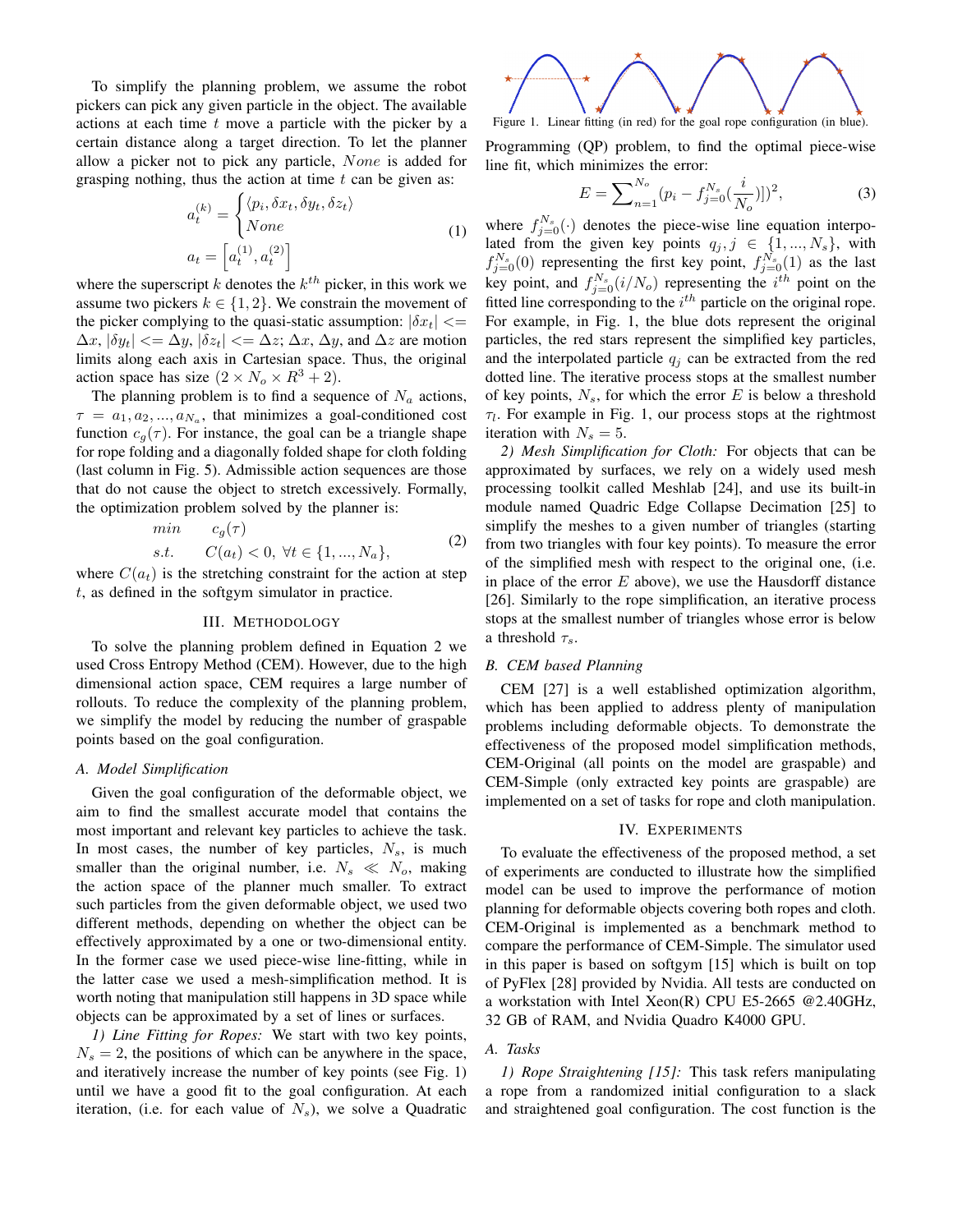accumulation of the absolute difference between the current distance of the endpoints and the original length of the rope.

*2) Rope Folding [\[15\]](#page-3-13):* For the task of Rope Folding, the two pickers need to deform the rope into a specific shape, a triangle in this test, from an initially straightened state. The cost is also an accumulative quantity at each step, which is computed by the bipartite matching distance between the current positions and the goal positions of all particles.

*3) Cloth Side Folding [\[15\]](#page-3-13):* Cloth Side Folding task aims to fold a flattened cloth into half sideways. The cost function is the accumulative step costs composed by two parts: one is the distance of the corresponding particles between the two halves; another is the displacement of the still half from its initial state which penalizes the cloth being dragged away.

*4) Cloth Diagonal Folding [\[29\]](#page-3-26):* This task is very similar to the Cloth Side Folding task, with the only difference of using the diagonal halves instead of sideways halves. The structure of the cost function is also same by replacing sideways correspondence with diagonal matching relations.

### *B. Simulation Results*

*1) Model Simplification:* Model simplification costs and the simplified models are shown in Fig. [2](#page-2-1) and [3](#page-2-2) respectively. As the results show, only the two end points are necessary for the rope straightening task, while another middle point is required for the folding task. Mesh simplification for cloth is much more complex than rope simplification: a simplified mesh with only six points and six triangles can be used to approximate a complex mesh when folded in half sideways; meanwhile, a piece of diagonally folded cloth can be approximated using four points and four triangles. In this way, the points that are most relevant to complete the task are extracted to facilitate motion planning.

*2) CEM based Motion Planning:* Based on the extracted key points, CEM-Simple is implemented to demonstrate its effectiveness compared to CEM-Original. For rope manipulation, each task is tested for ten times, while only one round of optimization is conducted for cloth manipulation using the built-in CEM method in softgym due to the time cost. Planning costs per iteration during optimization are shown in Fig. [4,](#page-2-3) where CEM-Simple achieves lower cost and faster convergence than CEM-Original for all tasks. As the results show, for rope manipulation tasks, CEM-Original achieves similar cost to CEM-Simple because the dimensionality difference between them is much smaller than those for cloth manipulation tasks where CEM-Original cannot find a feasible plan while CEM-Simple succeeds with the same number of simulation steps. Snapshots for rope folding and cloth diagonal folding tasks are shown in Fig. [5,](#page-2-0) which validate that the proposed method can find more effective motion plans for rope manipulation, and achieve complex cloth folding tasks whereas using the original action space failed.

## V. CONCLUSION

In this paper, we proposed model simplification methods for ropes and cloth, and established a deformable object manipulation scheme based on goal conditioned model simplification



<span id="page-2-1"></span>Figure 2. Model simplification costs (first row: rope straightening & folding; second row: cloth side & diagonal folding)



Figure 3. Simplified models (rope straightening & folding; cloth side & diagonal folding)

<span id="page-2-2"></span>

Figure 4. Motion planning cost (first row: rope straightening & folding; second row: cloth side & diagonal folding)

<span id="page-2-3"></span>

<span id="page-2-0"></span>Figure 5. Motion plans: rope folding based on CEM-Simple & CEM-Original; cloth diagonal folding based on CEM-Simple & CEM-Original (first column as initial state, the last two columns as final state and goal state respectively; rope straightening and cloth side folding are omitted due to limited space)

which shows better performance in several tasks. Currently, we are doing research on hierarchical planning to address the case where only the final goal is not enough to achieve the